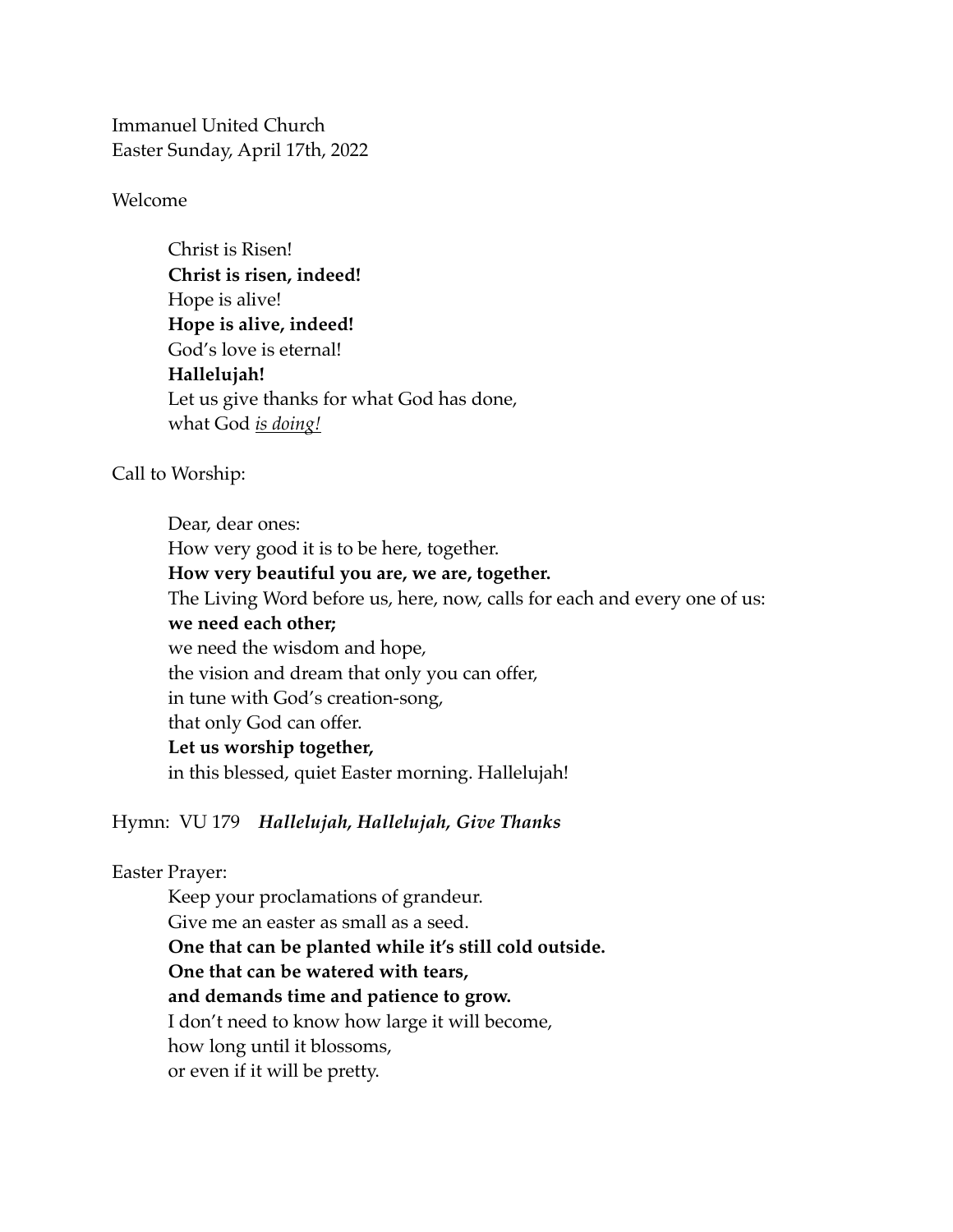**I only want it to grow roots that dig deep down, striving for life in the underbelly of the world.** Spare me the cosmic promises of other-worldly escape **and point me to the Sacred possibilities within reach.** Tell me again about how the nutrients born from decay **keep even the saddest places brimming with potential for life.** We pray this in the powerful name of the Risen One, Jesus of Nazareth, on this Easter Sunday. **Amen.**

– adapted fom the prayer by Rev. M Barclay, enfleshed

Scripture: John 20:11-18

But Mary stood weeping outside the tomb. As she wept, she bent over to look into the tomb; and she saw two angels in white, sitting where the body of Jesus had been lying, one at the head and the other at the feet. They said to her, "Woman, why are you weeping?" She said to them, "They have taken away my Lord, and I do not know where they have laid him." When she had said this, she turned around and saw Jesus standing there, but she did not know that it was Jesus. Jesus said to her, "Woman, why are you weeping? Whom are you looking for?" Supposing him to be the gardener, she said to him, "Sir, if you have carried him away, tell me where you have laid him, and I will take him away." Jesus said to her, "Mary!" She turned and said to him in Hebrew, "Rabbouni!" (which means Teacher). Jesus said to her, "Do not hold on to me, because I have not yet ascended to the Father. But go to my brothers and say to them, 'I am ascending to my Father and your Father, to my God and your God.'" Mary Magdalene went and announced to the disciples, "I have seen the Lord"; and she told them that he had said these things to her.

The Choir Anthem: VU 167 *Christ Is Risen* 

Reflection: Easter, 3 AM, 5 AM, 9 AM… and in May

— Easter: 3 AM —

It is extremely significant that Easter did not come at daybreak.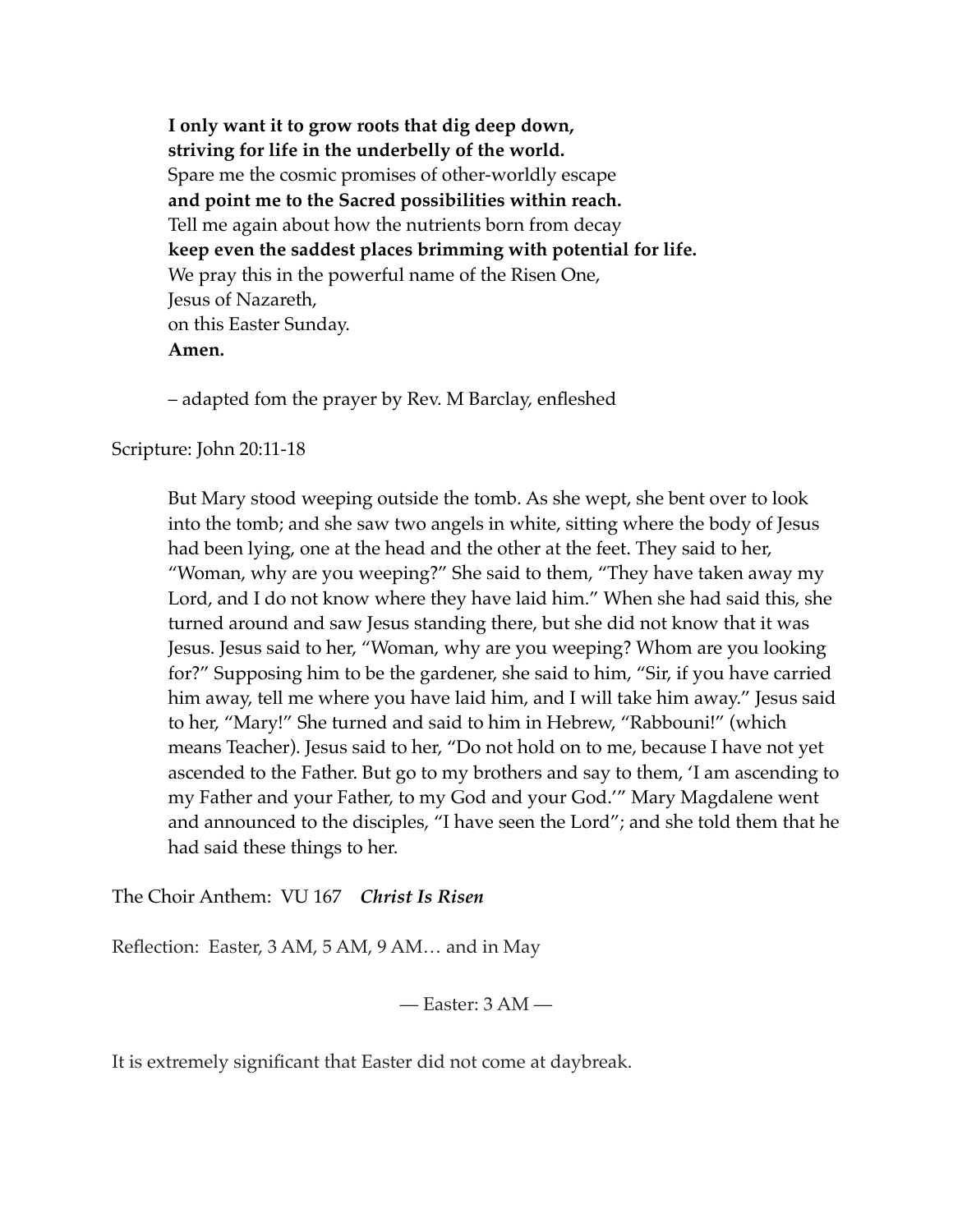The rising of the Human One of God was not synchronized with the rising of the astronomical sun of our heliocentric interplanetary system.

The light of day did not cause Easter.

The light of day only revealed to human sight the Easter event that had already occurred "while it was still dark" (v. 1). (Charles G. Adams)

Our greatest blessings often come to us when we can barely see them - when we have no reasonable right to expect them. Sometimes there is no empirical, political, social, or economic cause for hope, but still, we hope. We don't always see the goodness, the blessings in which we believe; we persist in believing more strongly in what we have not seen than the things we have seen. Sometimes we look for love and justice and cannot find them; but we still love and serve people who do not love us or seek justice for any but themselves. Sometimes people will think we have no reason or right to rejoice, but we still rejoice. All through the night of doubt and sorrow, eternal life is affirmed. Throughout the night, so dark for us, everlasting love is demonstrated. The ongoing presence, in our work and ministry, of the ancestors of our faith is made possible by God. The dawn can light the sky with its unique beauty, because the significance of Easter has already bloomed during the night. Easter does not come at daybreak. It calls us before the light breaks, still in the dark. We can sing Hallelujah, *and sing* it quietly to our hearts, to God, even when everyone else is asleep, at midnight, at 3 AM, at 5 AM… still in the quiet, dark abyss.

— Easter. 5 AM —

"But Mary stood weeping outside the tomb. As she wept, she bent over to look into the tomb; and she saw two angels in white, sitting where the body of Jesus had been lying, one at the head and the other at the feet." (V. 11)

The tombstone is already rolled away. The body of Jesus which should be there, inside the tomb (not the two angels - regardless of how breathtaking they might look), IF EVERYTHING WAS ALL RIGHT, is gone. Then, Mary figures out what must have happened: "Somebody came and carried away Jesus. EVERYTHING IS NOT ALL RIGHT!"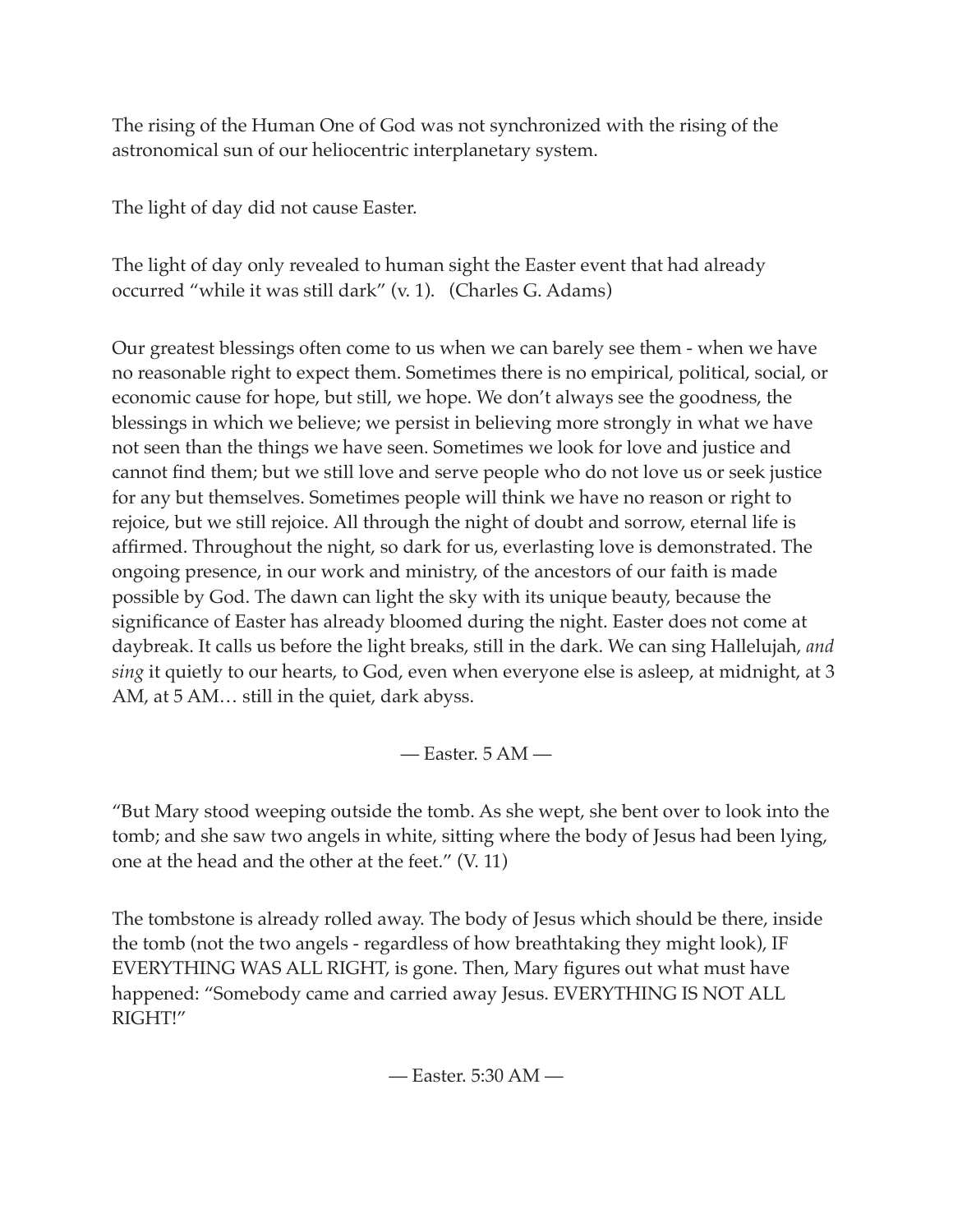What we see with our own eyes does not always show us the truth and lend us the right information. In the Easter account we read today, Mary wrongly assumes the human one *she sees* standing in the tomb is a gardener (because Jesus must be dead; He can't be standing, alive!) who must have the missing information to help her understand why the body of Jesus is gone. But only the *voice* of the gardener tells her the truth — the human one is not a gardener, but the risen Jesus — , and leads to understanding, when "Jesus said to her, "Mary!"". Somehow, her sight fails to let Mary recognize the Risen One *by seeing,* but the voice she's *hearing*, opens her spiritual eyes and heart.

The light of day did not cause Easter.

Easter faith does not require the aid of light, of dawn or day.

The daybreak on the first Easter morning is not cause – it is correlation.

Today's Easter story teaches us that faith understands that Easter is not just one day of the year. Easter is always with us, most powerful in those miraculous moments, the moments of decisions and understanding that open our heart by hearing, by honouring. We can honour the presence of Easter's activity, even when the daylight to aid our seeing, foreseeing, searching and seeking the evidence to believe is so weak and dim.

**Easter is E**very **A**we-**S**truck **T**ime of **Et**ernal **R**evolt/**R**esurrection of love, kindness, justice, compassion.

Then will we go together to climb the hill of death and walk down to the valley of oppression to roll away the rocks that hold our beloved ones, our neighbours in tombs, knowing that nights are, and powerfully can be, and ought to be, the times of Easter, not needing to wait until dawn, but while darkness surrounds us still.

— Easter. 9 AM —

Two days before the "worst blizzard in decades" arrived here, in Manitoba, Min-Goo and I went out for a walk on the Seine River trail we adore. (We just do it, whenever we can!)

The signs of Manitoban spring, beautiful and fresh in its unique way which makes my heart race and renew itself, were everywhere. As soon as we opened the door and went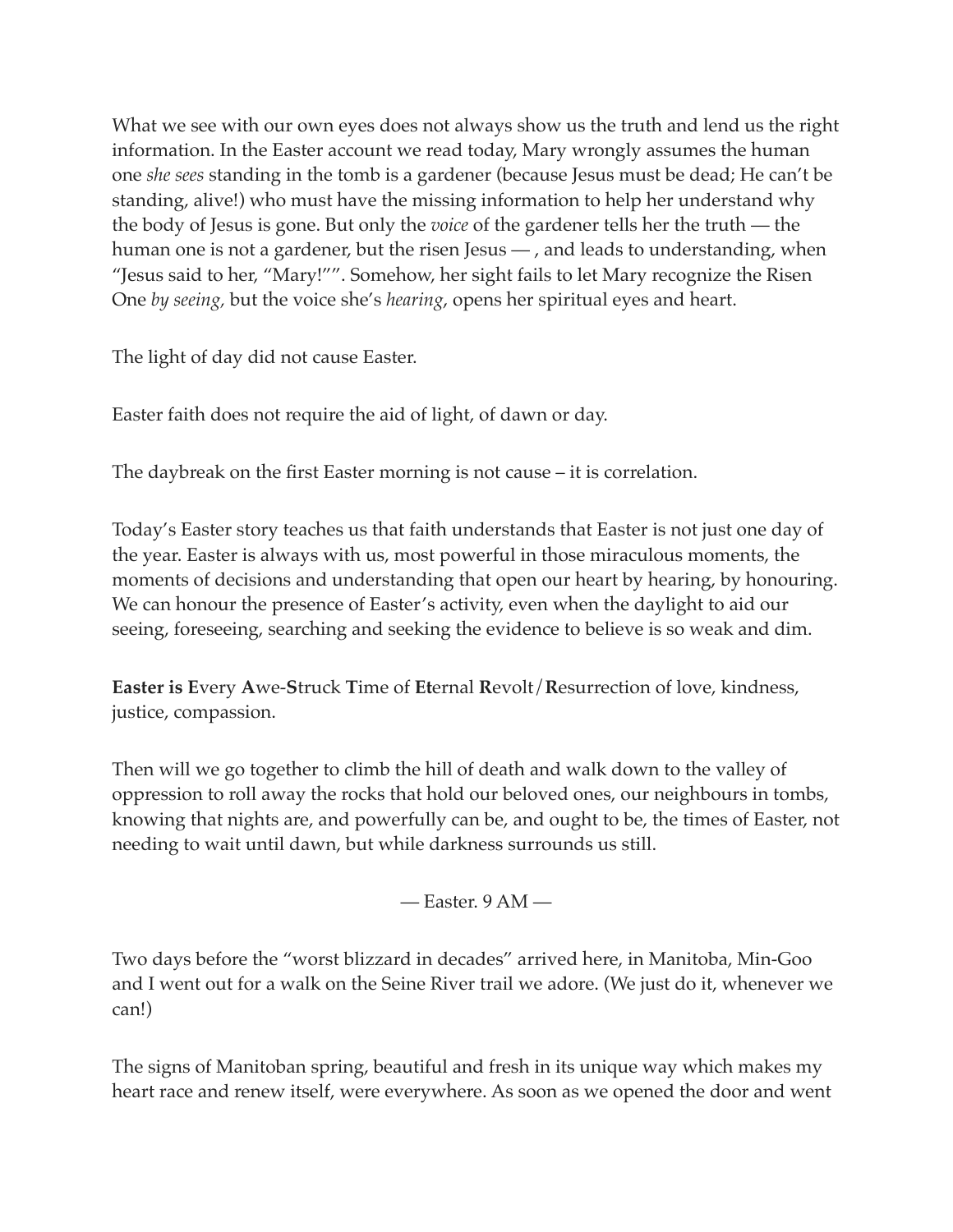out, we heard that the songbirds had come back. I could recognize five or six different kinds of song tones and style. They never let go of the golden chance to sing whenever the Sun is higher and warms the earth. That morning, a raccoon visited and Jah-bi and I enjoyed watching him doing some secret thing on top of the fence, which had been exclusively a squirrels-only highway. (Only the raccoon knows what it was doing there alone.) The geese were busy too. On the trail, each goose couple was so focused on gaining weight and asserting their territories, one of them, the male one, stood right in the middle of the trail and never moved, no intention to give way for me, and hissed at me, when I naively asked "Who are you?". We soon noticed it was not only wild animals who were busy, but the trees, looking dead, were displaying the energy of Easter all over… For example, snow was slowly and gradually melting everywhere, but there was the **significance of Easter** around the trunk of each tree! We saw every tree had its own circle, a ring of no-snow on the ground around them! (Show the picture) The Spring circles under the trees were everywhere! We asked, "What is that?" The whole woods became a tree circle polka-dot skirt…

Obviously, the only answer that can resolve this discrepancy of the different speeds of snow melting — between the no-snow circles around each tree and the rest of the forest — is to understand that there must be astounding activity going on between the trees and the earth, even if we might not see those Easter activities in our eyes' sight! We learned in our high school science classes that every movement of any object, any being, (in other words, when it "works"), creates energy - the "work" causes heat! Even in this cold, even if it is unnoticeably, by human eyes, gradual and slow, the trees have already started their thermal activity - - Easter activity - - changing their surroundings and themselves with heat and light. In the meantime, God's love, the cosmic love, powerfully flows within the body of the earth, through the trees from root to branch, through rivers, birds, raccoons geese, … It makes me wonder, "If we are like a tree, are we creating snow-free circles around us, God's Easter activity zone, releasing love, changing the world, recording the signs of spring? The Creator's glory?"

### Easter. In May.

Another thing I enjoy these days, other than gossiping about wild animals, is watching the show, Dickinson, on Apple TV, Emily Dickinson's coming-of-age story, starring Hailee Steinfeld. I have a favourite Dickinson poem, and I have chosen to share this poem with you on this Easter Sunday, because when I first read the poem, I could find a gardener, a tomb, Easter, and the master of the Easter Pageantry… The Risen Jesus as a cosmic song of God's perpetual love.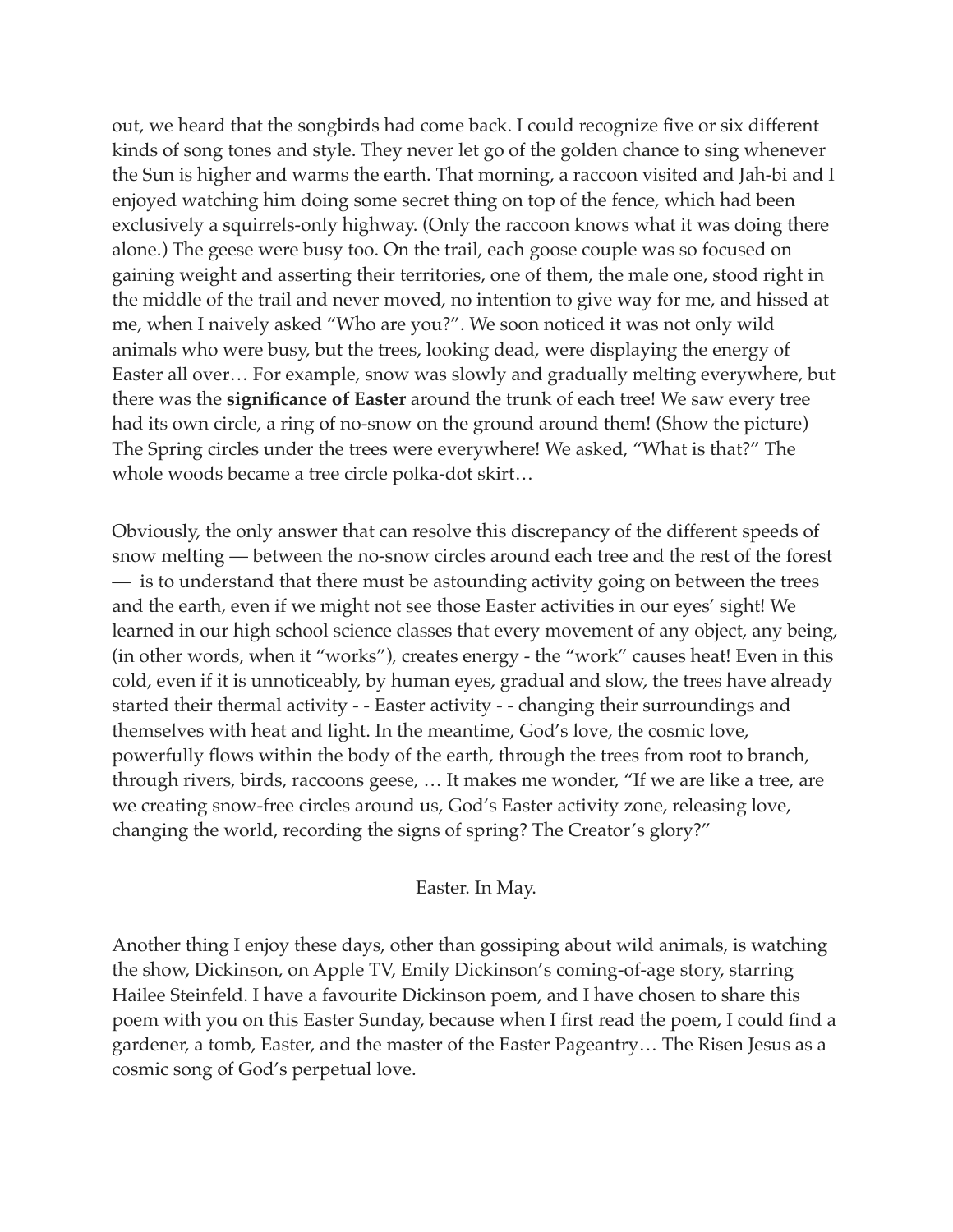All these my banners be. I sow my pageantry In May  $-$ It rises train by train — Then sleeps in state again — My chancel — all the plain Today.

To lose — if one can find again — To miss — if one shall meet — The Burglar cannot rob — then — The Broker cannot cheat. So build the hillocks gaily Thou little spade of mine Leaving nooks for Daisy And for Columbine — You and I the secret Of the Crocus know — Let us chant it softly — "There is no more snow!"

To him who keeps an Orchis' heart — The swamps are pink with June.

May the mystery of Easter, which is wild and transforming even while it is still dark, gift you, accompany you, touch you, strengthen you, and may we recognize God's assurance that we will, you will, sow Easter pageantry in our own May time.

Hymn: VU 186 *Now the Green Blade Rises*

Offering: **Eternal One, we offer our gifts, reaching out from the familiarity of our community to the unknown aspects of life and living. May the Spirit encourage our sharing and our serving. Bless these gifts, O God, in Christ's name. Amen.** 

Communion: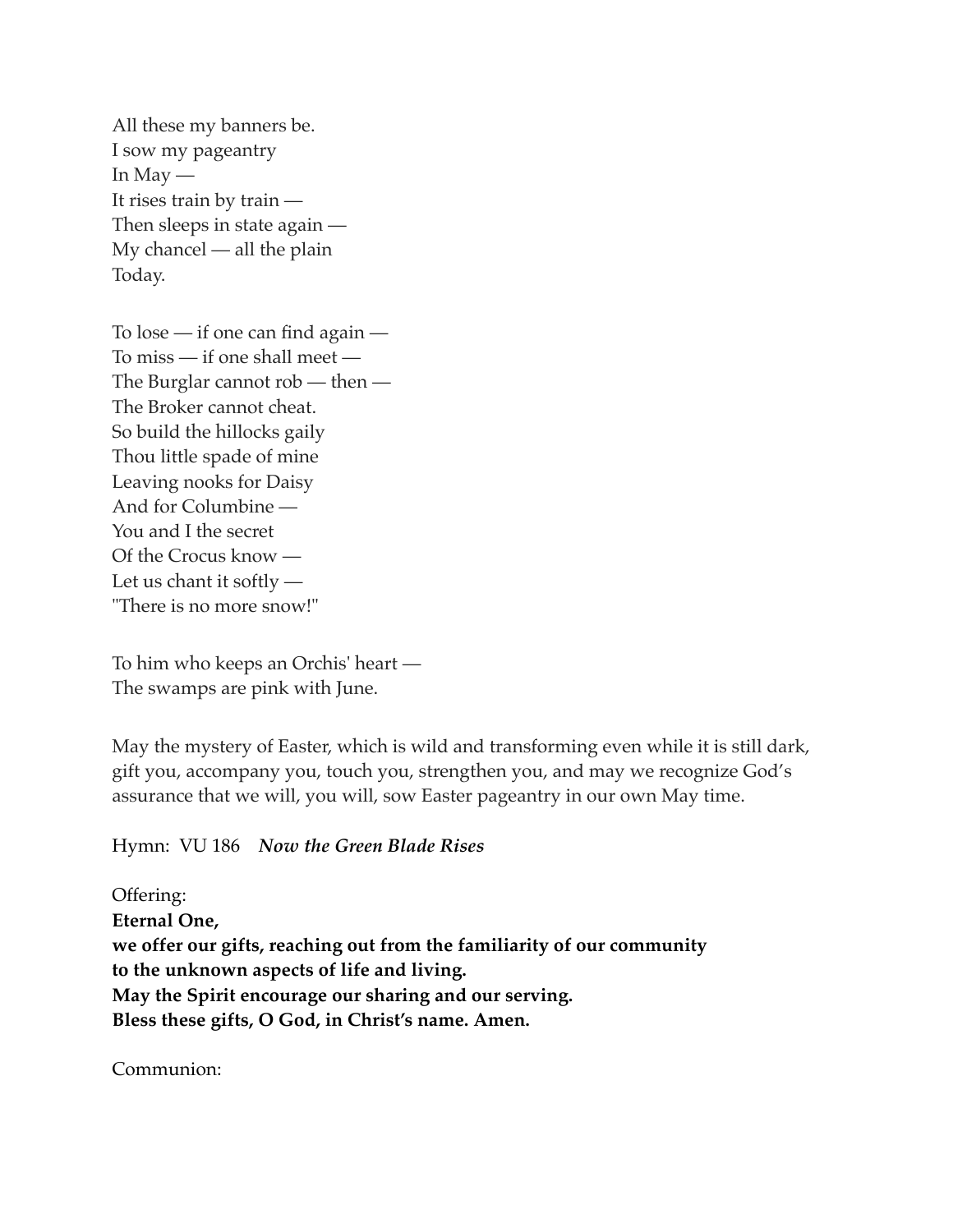## Christ is Risen! **Christ is risen indeed!**

God be with you. **And also with you.** Lift up your hearts. **We lift them up to our God.** Let us give thanks to the God of resurrection! **It is right to give God thanks and praise!**

Creator, Crocus-Redeemer, and Holy Spirit; Source of Life, Living Water, and Bond of Love: We praise you for Jesus Christ, who reminds us that even in fear-filled days, cloaked with the powers of death, your everlasting love arises, and never leaves us. For we rejoice with all your people and with the angels — with *all creation* because life is stronger than death! As we proclaim the glory of your name:

# **Holy is Jesus, Love Incarnate, the Risen Christ, whose Word gathers us together in community, whose grace meets us in our vulnerability, and whose loving faithfulness gives us renewed hope.**

In this meal, we remember Jesus, his promise, his presence on the margins, who revealed the sacredness in all life, and showed us how to live together, even among forces of destruction:

On the night before Jesus died, He took a loaf of bread, Gave thanks, broke it, and said, "Take and eat, this is my body, given for you. Do this, in remembrance of me."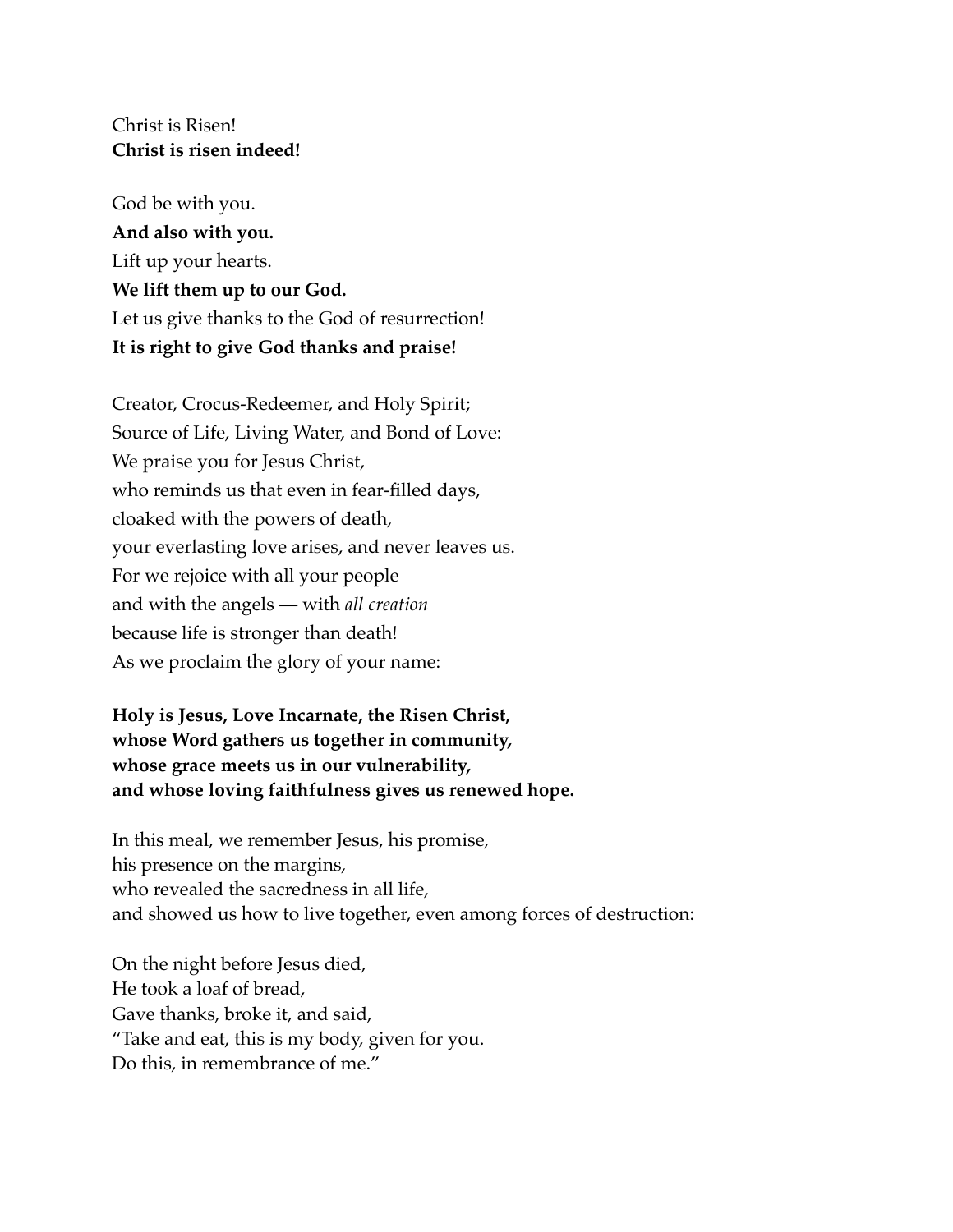After supper, Jesus took the cup and poured, saying, "This cup that is poured out is the new covenant. Do this in remembrance of me."

In sharing this meal, we live out the mystery of our faith: We remember Christ's life of love, and friendship, and teaching, We remember Christ's dying, and rising to life again.

We pray for all in our world who are vulnerable, and especially for those whose vulnerability has deepened because of war or disaster. Bring new life to places mired in death, we pray. Roll back stones, reveal empty tombs, heal the wounds of violence and grief, assert the power of life.

Bless this bread and this cup, the wheat and the grape, the farmer and the harvest, the seed and the sower. These simple elements are shared in community, so that we may taste and see your goodness and become one body in Christ.

And now we pray to you, O God, in the words of Jesus,

Lord's Prayer

By Rev. Tim Mattine -Johnson a Tasmanian Aborigine

**Great Spirit, Creator of all, From the stars to all the earth, Loved and Respected by your name, May it happen that all should live your way, Following the purpose for all creation. Enable us to find what we need for today's journey. Forgive us when we go wrong As we forgive those who wrong us. Have compassion on us when we are being tested. Do not abandon us to fear and evil… Our hope is in your new community.**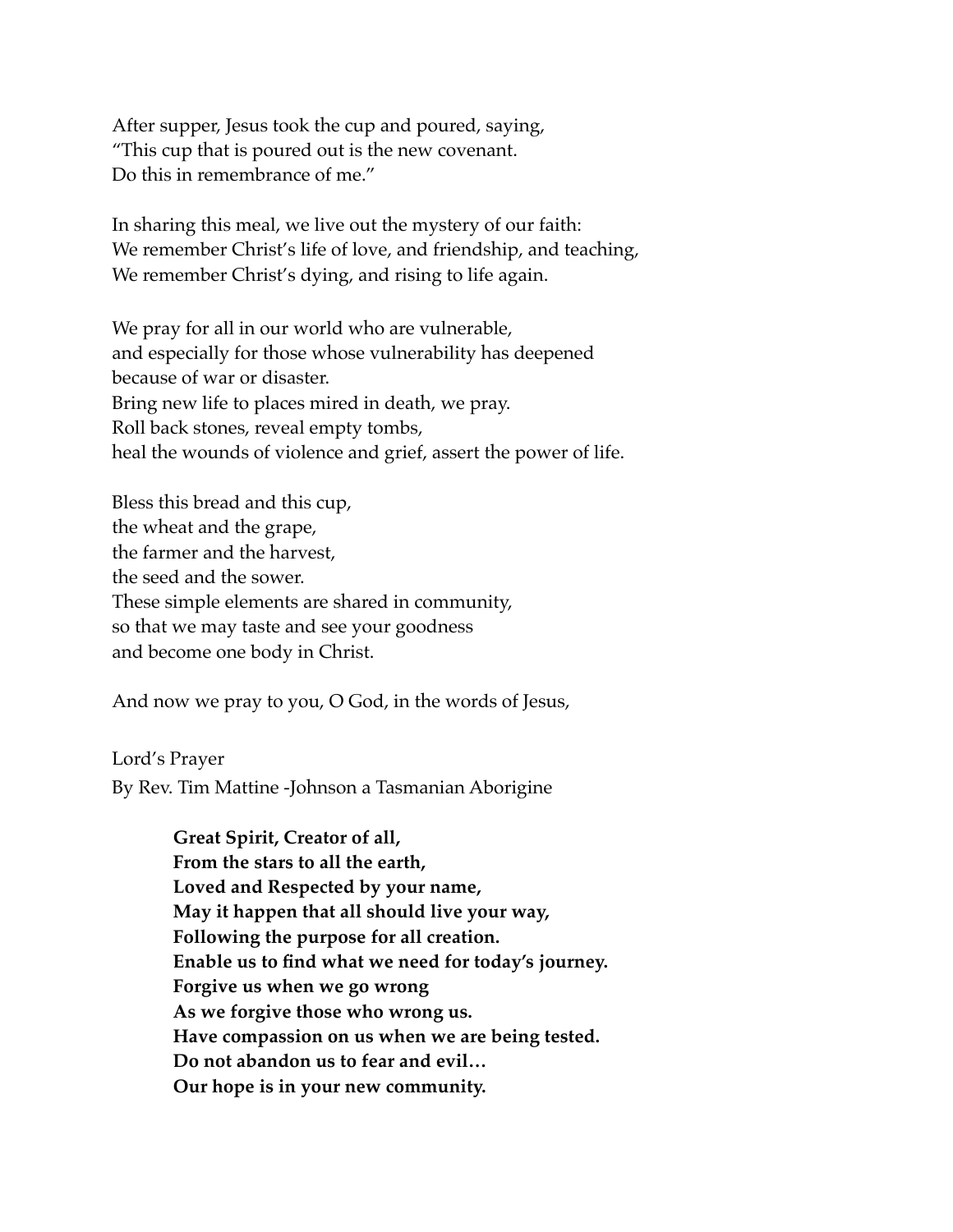**You are the one who can transform all creation, making everything new, now and for all eternity. Amen**

We break this bread, communion in Christ's body, once broken. We fill this cup, that it might become for us the cup of peace.

These are the gifts of God for the people of God.

**Though we are many, we are one body, for we all share in the one bread.** Come, for all is prepared!

The Distribution

Prayer after Communion:

**O Christ, we thank you for this feast of life. You commission us to feed as we have been fed, forgive as we have been forgiven, and love as we have been loved. Fed by your love, and strengthened by your life; we humbly accept your call to go into this world to live with hope, and to share your joy.**

Thanks be to God. Amen.

### VU 175 *This Is the Day That God Has Made*

Commissioning and Benediction:

From this Easter hill on Golspie, We go forth to plant May Pageantry of resurrection… **"to lose — if one can find again to miss — if one shall meet —"**